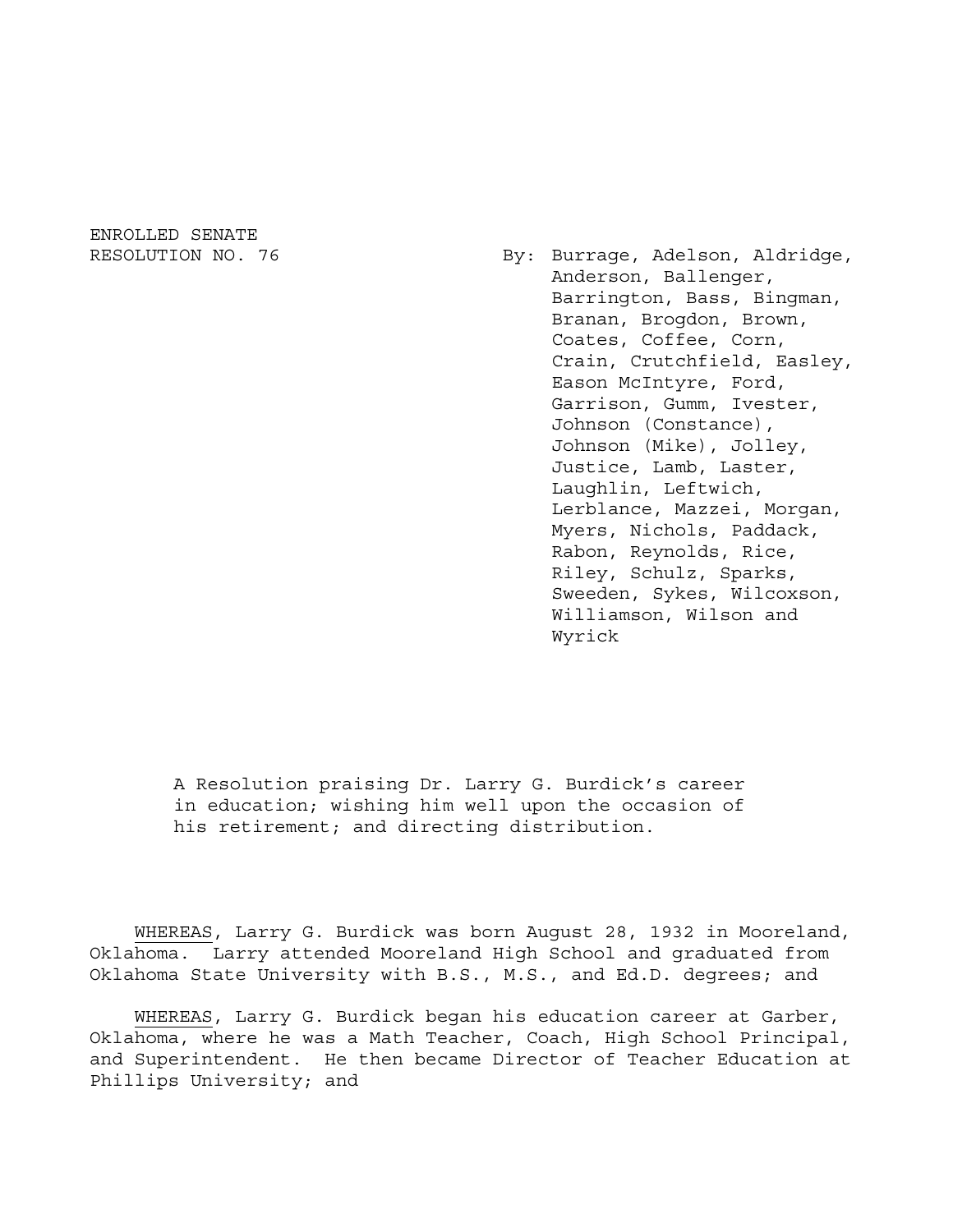WHEREAS, Larry G. Burdick has been Superintendent of Schools at Pryor, Oklahoma, for the past 40 years. His last day of employment will be Monday, June 30, 2008. During this period, he taught school finance classes at the University of Tulsa, Oklahoma State University, and Northeastern Oklahoma State University. In 2007, Lincoln Elementary School (in the Pryor School District) was selected as one of seven Oklahoma No Child Left Behind Blue Ribbon Schools; and

WHEREAS, Larry G. Burdick has served as President of the Oklahoma Public School Research Council and the Oklahoma Association of School Administrators; and

WHEREAS, Larry G. Burdick has chaired the Oklahoma Education Association Legislative Commission, the Legislative Goals Committee of the Oklahoma Association of School Administrators, the Formula Revision Advisory Committee, and the Oklahoma Association of School Administrators Legislative Finance Committee; and

WHEREAS, Larry G. Burdick has served as a member of the: State Financial Support Committee, Executive Committee of the Cooperative Council for Oklahoma School Administration, Professional Standards Board, the University of Tulsa Advisory Committee for the Educational Program for Public School Administrators, Steering Committee for Ad Valorem Reform, Oklahoma Association of School Administrators Formula Revision Committee, State Superintendent's Finance Task Force, Oklahoma Schools Advisory Council Legislative Committee, State Superintendent's Advisory Team, and State Legislature School Funding Formula Task Force; and

WHEREAS, Larry G. Burdick has been honored as Oklahoma Schools 1991 Administrator of the Year, by having a new 1,700 seat gymnasium in Pryor named the "Burdick Center", and by being selected 2005 Oklahoma Music Educators Association Administrator of the Year.

NOW, THEREFORE, BE IT RESOLVED BY THE SENATE OF THE 2ND SESSION OF THE 51ST OKLAHOMA LEGISLATURE:

THAT the Oklahoma State Senate praises the educational career of Dr. Larry G. Burdick, Superintendent, Pryor Public Schools.